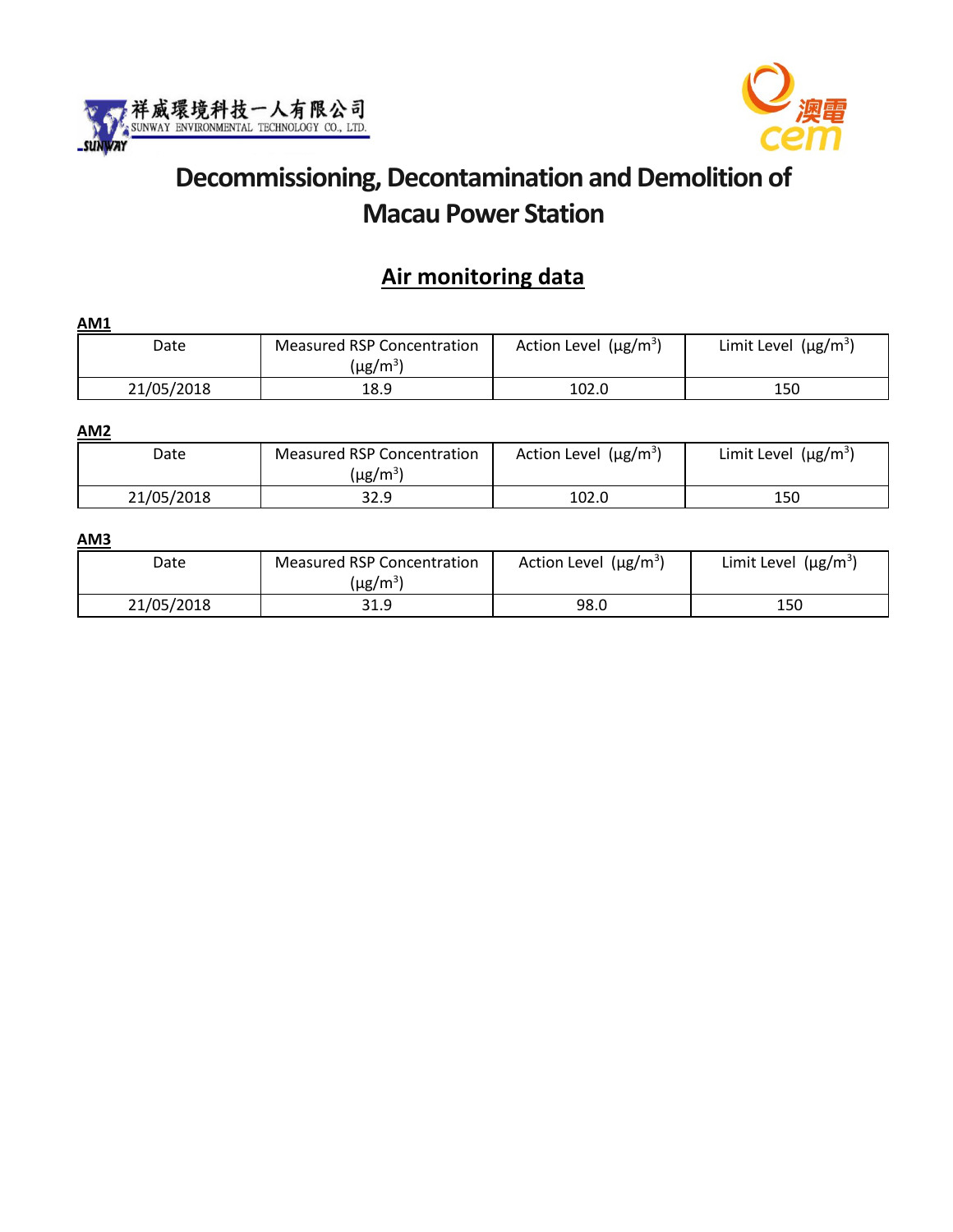



# **Decommissioning, Decontamination and Demolition of Macau Power Station**

## **Noise monitoring data**

| NM1        |                 |      |                             |      |                       |                       |                     |
|------------|-----------------|------|-----------------------------|------|-----------------------|-----------------------|---------------------|
| Date       | Time            |      | Measured Noise Level, dB(A) |      | Baseline Noise Level, | Limit Level,<br>dB(A) | Exceedance<br>(Y/N) |
|            |                 | Leq  | L10                         | L90  | dB(A)                 |                       |                     |
|            | $08:00 - 08:30$ | 66.8 | 68.9                        | 63.7 |                       |                       |                     |
|            | $08:30 - 09:00$ | 67.5 | 69.6                        | 64.4 |                       |                       |                     |
|            | $09:00 - 09:30$ | 67.7 | 70.1                        | 64.1 |                       |                       |                     |
|            | $09:30 - 10:00$ | 69.4 | 71.7                        | 65.8 |                       |                       |                     |
|            | $10:00 - 10:30$ | 69.4 | 71.8                        | 65.6 |                       |                       |                     |
|            | $10:30 - 11:00$ | 68.9 | 70.9                        | 66.2 |                       |                       |                     |
|            | $11:00 - 11:30$ | 69.0 | 71.2                        | 65.8 |                       |                       |                     |
|            | $11:30 - 12:00$ | 67.9 | 70.0                        | 64.5 |                       |                       |                     |
|            | $12:00 - 12:30$ | 67.4 | 69.3                        | 63.3 |                       |                       |                     |
|            | $12:30 - 13:00$ | 67.7 | 70.2                        | 63.0 |                       |                       |                     |
|            | $13:00 - 13:30$ | 68.8 | 71.1                        | 63.9 |                       |                       |                     |
|            | $13:30 - 14:00$ | 69.5 | 71.6                        | 65.8 |                       |                       |                     |
| 28/05/2018 | 14:00 - 14:30   | 69.2 | 71.3                        | 66.6 |                       |                       |                     |
|            | 14:30 - 15:00   | 68.6 | 70.6                        | 65.0 |                       |                       |                     |
|            | $15:00 - 15:30$ | 69.9 | 71.3                        | 64.6 |                       |                       |                     |
|            | $15:30 - 16:00$ | 69.5 | 71.5                        | 66.8 |                       |                       |                     |
|            | $16:00 - 16:30$ | 68.8 | 70.4                        | 65.1 |                       |                       |                     |
|            | $16:30 - 17:00$ | 69.3 | 71.9                        | 65.3 |                       |                       |                     |
|            | 17:00 - 17:30   | 71.1 | 73.3                        | 67.8 |                       |                       |                     |
|            | $17:30 - 18:00$ | 69.2 | 71.3                        | 65.9 |                       |                       |                     |
|            | 18:00 - 18:30   | 67.9 | 70.0                        | 63.9 |                       |                       |                     |
|            | 18:30 - 19:00   | 67.3 | 68.7                        | 63.2 |                       |                       |                     |
|            | 19:00 - 19:30   | 66.0 | 68.0                        | 61.8 |                       |                       |                     |
|            | 19:30 - 20:00   | 73.0 | 67.5                        | 61.2 |                       |                       |                     |
|            | $08:00 - 20:00$ | 68.7 | 70.5                        | 64.7 | 64.7                  | 85                    | ${\sf N}$           |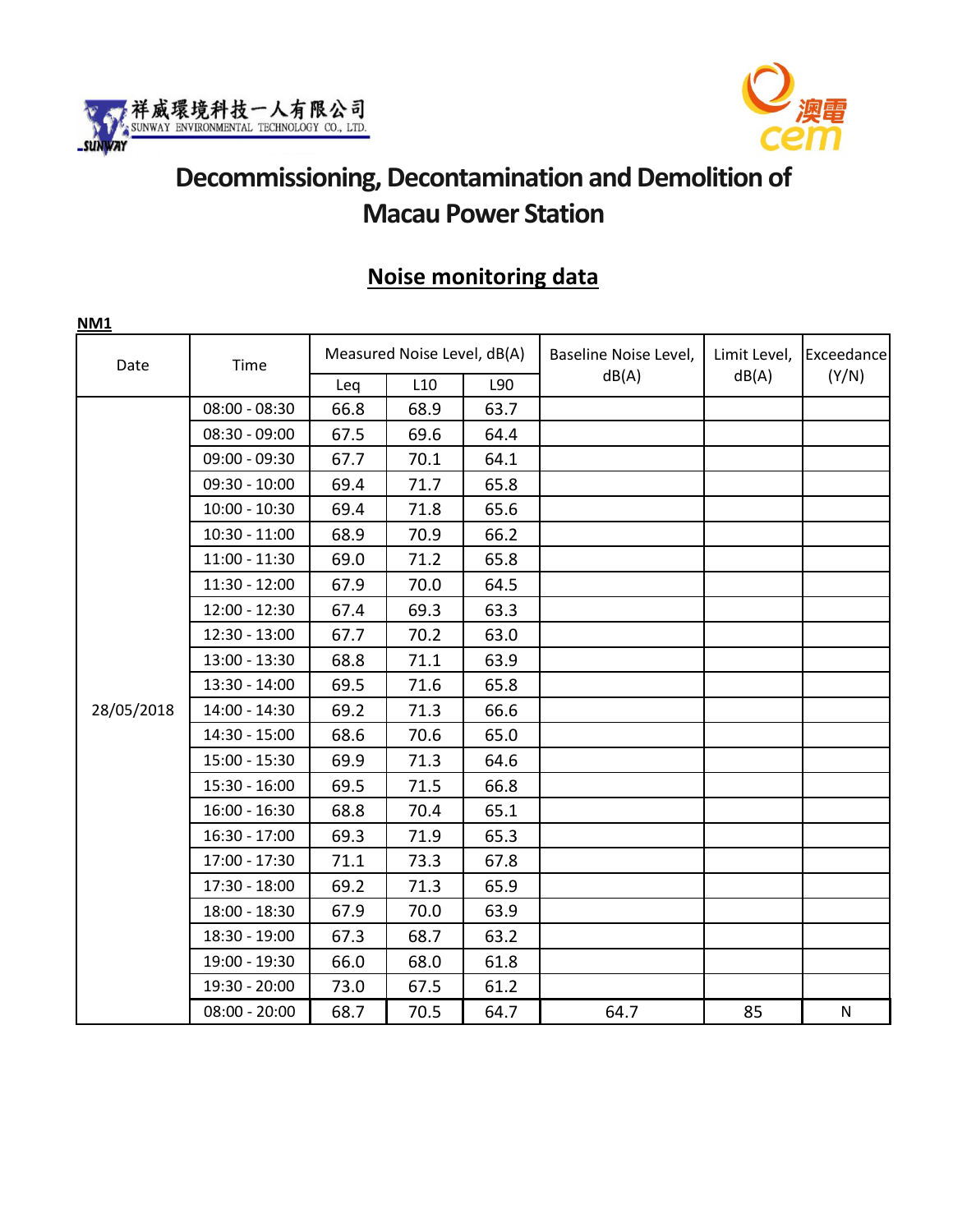



**NM2**

| Date       | Time            | Measured Noise Level, dB(A) |      |      | Baseline Noise Level, | Limit Level, | Exceedance |
|------------|-----------------|-----------------------------|------|------|-----------------------|--------------|------------|
|            |                 | Leq                         | L10  | L90  | dB(A)                 | dB(A)        | (Y/N)      |
|            | $08:00 - 08:30$ | 68.0                        | 71.3 | 54.8 |                       |              |            |
|            | $08:30 - 09:00$ | 70.0                        | 73.0 | 64.0 |                       |              |            |
|            | $09:00 - 09:30$ | 71.0                        | 73.9 | 65.5 |                       |              |            |
|            | $09:30 - 10:00$ | 69.8                        | 72.5 | 64.9 |                       |              |            |
|            | $10:00 - 10:30$ | 71.2                        | 73.9 | 65.9 |                       |              |            |
|            | $10:30 - 11:00$ | 70.1                        | 72.6 | 65.0 |                       |              |            |
|            | $11:00 - 11:30$ | 70.1                        | 72.7 | 64.7 |                       |              |            |
|            | $11:30 - 12:00$ | 69.6                        | 72.1 | 64.6 |                       |              |            |
|            | $12:00 - 12:30$ | 69.9                        | 72.3 | 63.4 |                       |              |            |
|            | $12:30 - 13:00$ | 69.1                        | 72.1 | 62.5 |                       |              |            |
|            | $13:00 - 13:30$ | 69.5                        | 72.3 | 63.4 |                       |              |            |
|            | 13:30 - 14:00   | 68.7                        | 71.6 | 62.4 |                       |              |            |
| 28/05/2018 | 14:00 - 14:30   | 69.9                        | 72.7 | 63.9 |                       |              |            |
|            | 14:30 - 15:00   | 70.4                        | 72.8 | 63.7 |                       |              |            |
|            | $15:00 - 15:30$ | 69.1                        | 71.9 | 63.4 |                       |              |            |
|            | $15:30 - 16:00$ | 69.9                        | 72.2 | 63.9 |                       |              |            |
|            | $16:00 - 16:30$ | 71.2                        | 72.9 | 64.7 |                       |              |            |
|            | $16:30 - 17:00$ | 72.1                        | 72.7 | 64.5 |                       |              |            |
|            | 17:00 - 17:30   | 71.0                        | 73.9 | 64.6 |                       |              |            |
|            | $17:30 - 18:00$ | 72.2                        | 75.0 | 66.7 |                       |              |            |
|            | 18:00 - 18:30   | 69.9                        | 72.6 | 65.1 |                       |              |            |
|            | 18:30 - 19:00   | 69.1                        | 71.5 | 63.6 |                       |              |            |
|            | 19:00 - 19:30   | 69.6                        | 71.8 | 63.3 |                       |              |            |
|            | 19:30 - 20:00   | 68.5                        | 71.5 | 62.5 |                       |              |            |
|            | $08:00 - 20:00$ | 70.0                        | 72.6 | 63.8 | 70.2                  | 84           | N          |